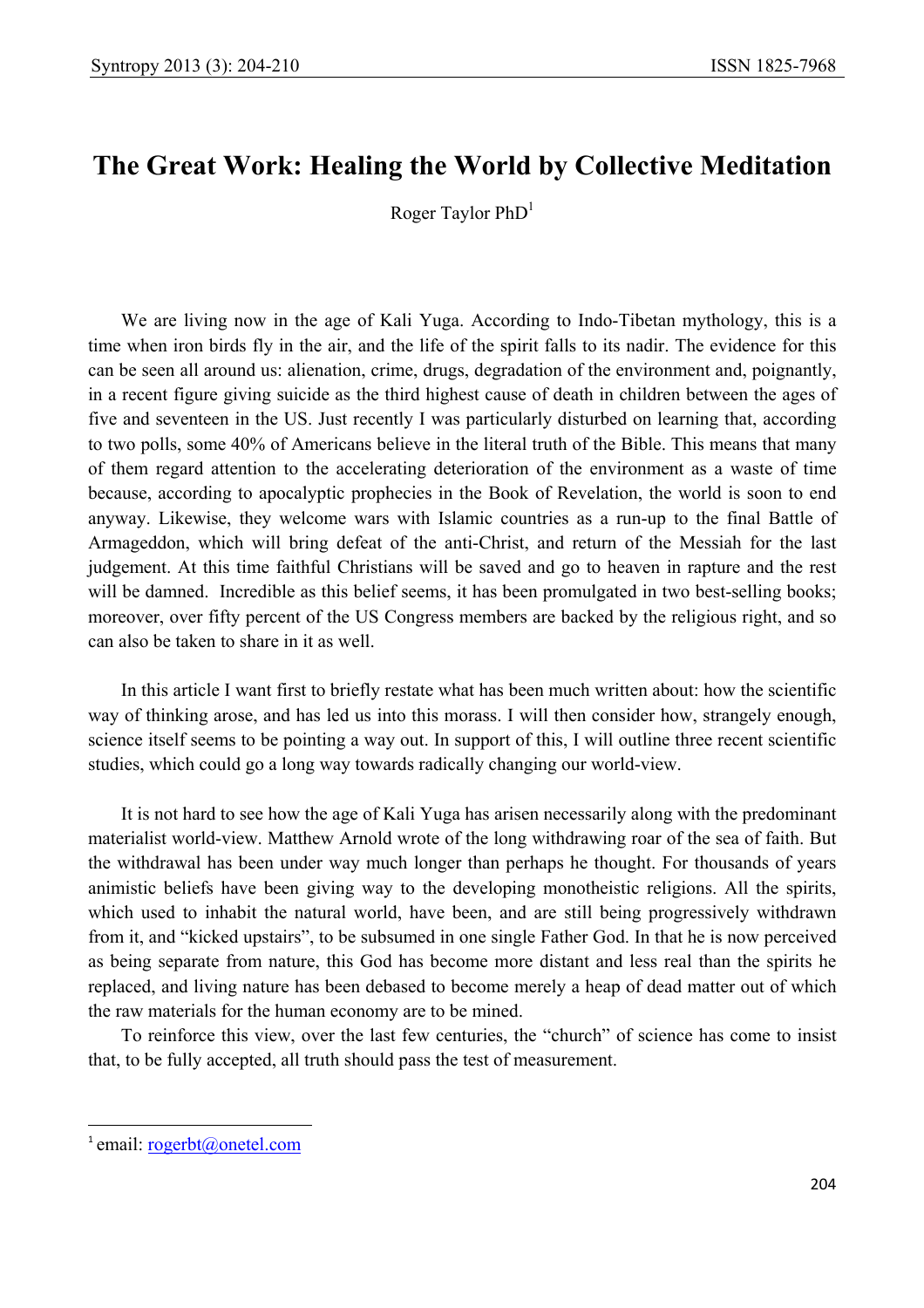Note however that, no matter what scales or instruments are employed, measurement always comes to our minds via the visual sense. Indeed human beings do rely on vision to the neglect of the other senses. Now, if we construct our world from visual data alone, we will necessarily perceive it to consist of solid material objects, all apparently separate from each other. It is thus that we get atomism, and the increasingly costly search for ultimate particles.

But quantum physics has forced us to consider an alternative view: of the world as waves or fields. It was initiated by the puzzling finding, among others, that what were thought to be subatomic particles also had wave-like properties, and what were thought to be waves (light) also had particle-like properties. It just depended on how you set up the experiment to detect them. This is just like using two types of sense organs: one, like the eyes, to see particles, and one, like the ears, to hear waves. So, just as the visible aspect of the world is completely different from the audible aspect of the same world; so the particle-detecting experiment is quite different from the wave-detecting experiment.

To obtain a feeling for the wave view it is a worthwhile exercise to imagine what kind of world you would construct if your only sense was hearing. Suppose we were beings who had no eyes, or any other senses excepting that of hearing. We would be aware, from the beginning, of a world of sound waves. It would consist only of tones (or frequencies) and loudness (or amplitude). There would be no solid objects – even though these would of course still exist for beings with eyes. Nevertheless, our sound world would still be quite rich, with all kinds of noises, pure tones, and chords, up to the most complex music. And of course voices, conveying informative signals of great complexity. Lets assume, too, that we only have one ear, placed in such a way that we could not tell which direction the sound came from. We would then grow up completely lacking in the concept of space – a concept so basic for our materialist world-view.

So, just as we are taught in the Heart Sutra, our world is a mental construct, depending on our particular evolution, genes, culture and language. Thus it is that, building a world on vision as we now do, only the material world of objects is taken as "really real". And, because of this, I tend to take my material body to be the only real Me.

After some centuries of scientific revolution, this kind of belief has gone very deep. Growing up with this view, people now believe themselves to be separate from all other beings, and ultimately alone in the world. The existential anxiety this entails was well expressed by Rilke: "And if I should cry out, who, among the angelic hosts, would hear me?" In such a predicament, it makes sense to get as much of life's material goodies, by whatever means possible, before one is annihilated. The very motives driving morality have been undergoing changes, which can only be seen as destructive. Natural morality arises out of the identification of the self with others, as can of course be seen in properly functional families. But although it can still be seen in some tribal peoples, natural morality in relation to the environment, arising out of identification with the natural world, has sunk, throughout most of our species, to a very low level. Increasingly it is being replaced by a morality imposed by authority: of parents, society, and ultimately the father God.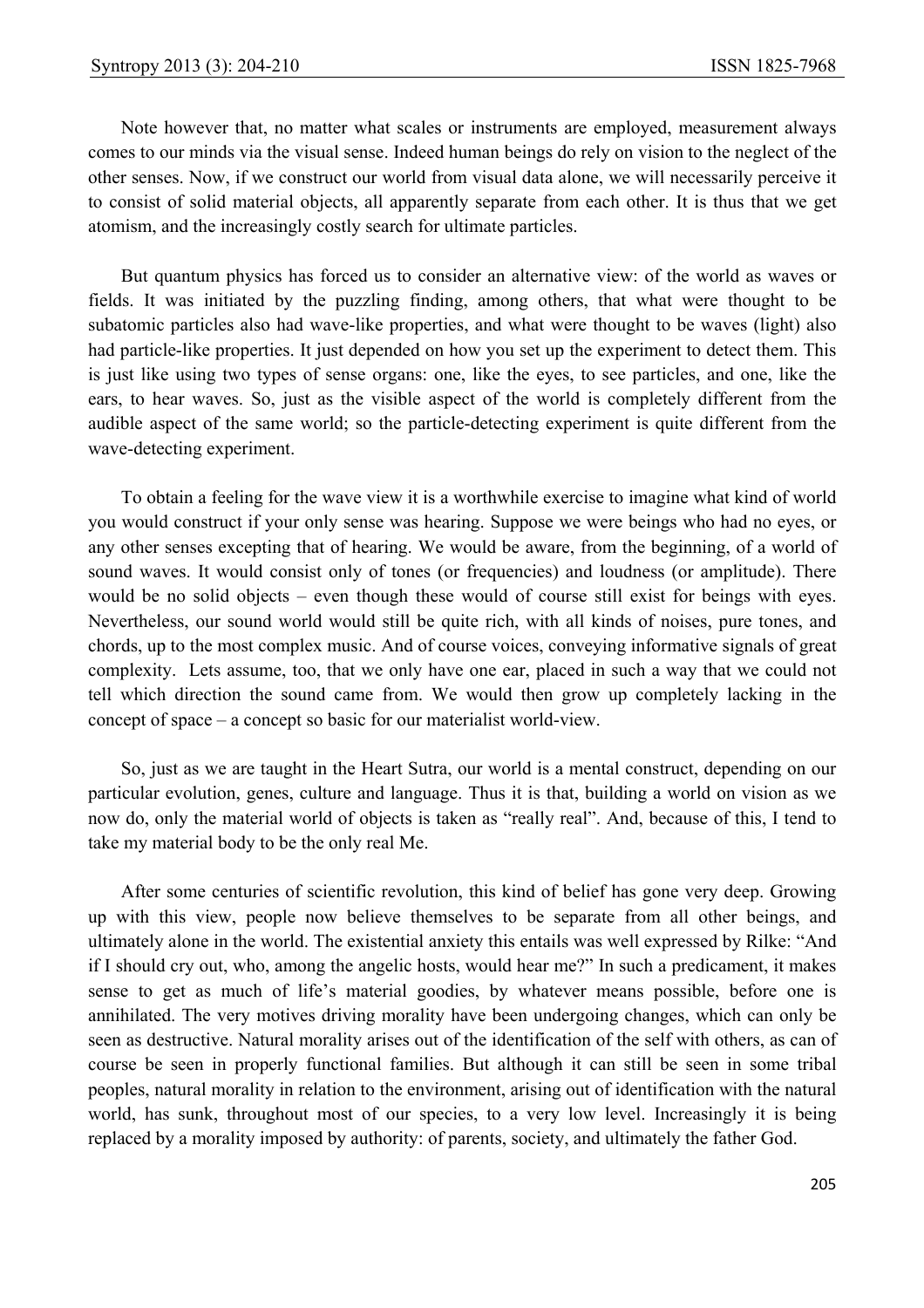The impulse still exists, however, for re-connection with the spirit. There remain plenty of good-hearted people, who are aware of the spiritual decline, and want fervently to do something about it. Together with the moral degradation exhaustively presented to us by the media, like the white spot in the black side of the yin-yang symbol, there is thus an opposite trend, mostly served by them with disgraceful neglect. Never before have so many been aware and concerned about the sufferings of distant peoples. The phenomenal rise of the NGOs, and so many smaller philanthropic projects, and good-hearted people working in both the local and global arena towards a better world.

At the same time, over most of the world, churches, temples and mosques remain full. There is no lack of prayer. Within the materialist paradigm, however, the belief is that only activity in the "real" world can bear fruit. The belief that prayer is any good is weak; most people would be cautious about affirming that their prayers might bring results. Many also are meditating but, as with prayer, the way in which it is seen as worthwhile is interpreted through the clouded lenses of the materialist paradigm. Here, while not asking for anything in the outside world, we often carry the thought in our minds that meditation might "make us better people", so that we may spread a good influence among others that we meet in the material world, and through them the influence may spread out in physical space like ripples in a pond. But there is no more real hope of any direct influence on the world outside than there is with prayer.

For all this to change, it seems, we need a radical change in our world-view. And this, I submit, may already be under way. For near on one hundred years now, quantum physics has been dissolving our solid world into one of ghostly insubstantial fields. Seemingly nihilistic from one point of view, the hope lies in the thought that, unlike solid objects, fields mingle and interpenetrate. They are intrinsically holistic. This much is readily understood from our common experience of fields such as magnetism and light, but a much harder concept is forcing its way onto the scientific scene: the concept of non-locality. The familiar fields, such as magnetism, are local, in the sense of being firmly rooted to a particular locality in space; and their influence needs to travel through space at the speed of light. But there is clear evidence now for a subtle interconnectedness, which behaves as if space did not exist. It has now been proved incontrovertibly that two particles can remain in instant communication whatever the distance between them.

Can the same be true for two human beings? While the thousands of anecdotes of telepathy would say yes, the objective evidence demanded by the church of science has been hard to obtain. Recently however, two very convincing lines of evidence have been presented. The first concerns brain waves. The technology now available for the study of the electroencephalogram, or EEG, enables one to quantify the degree to which two wave-trains are "in synch"; i.e. how much the wave-peaks coincide with each other. Working on this, at least three groups of scientists have shown first (and as expected) there is usually a high level of synchrony between the two halves of a single person's brain. But what is new, and exciting, is the finding of synchrony between separate individuals. This occurs principally where there is a close relationship, as with lovers, or mother and child. But some beautiful results from a researcher in Italy have shown high degrees of synchrony between people meditating together. Because these meditators were in the same room, it might be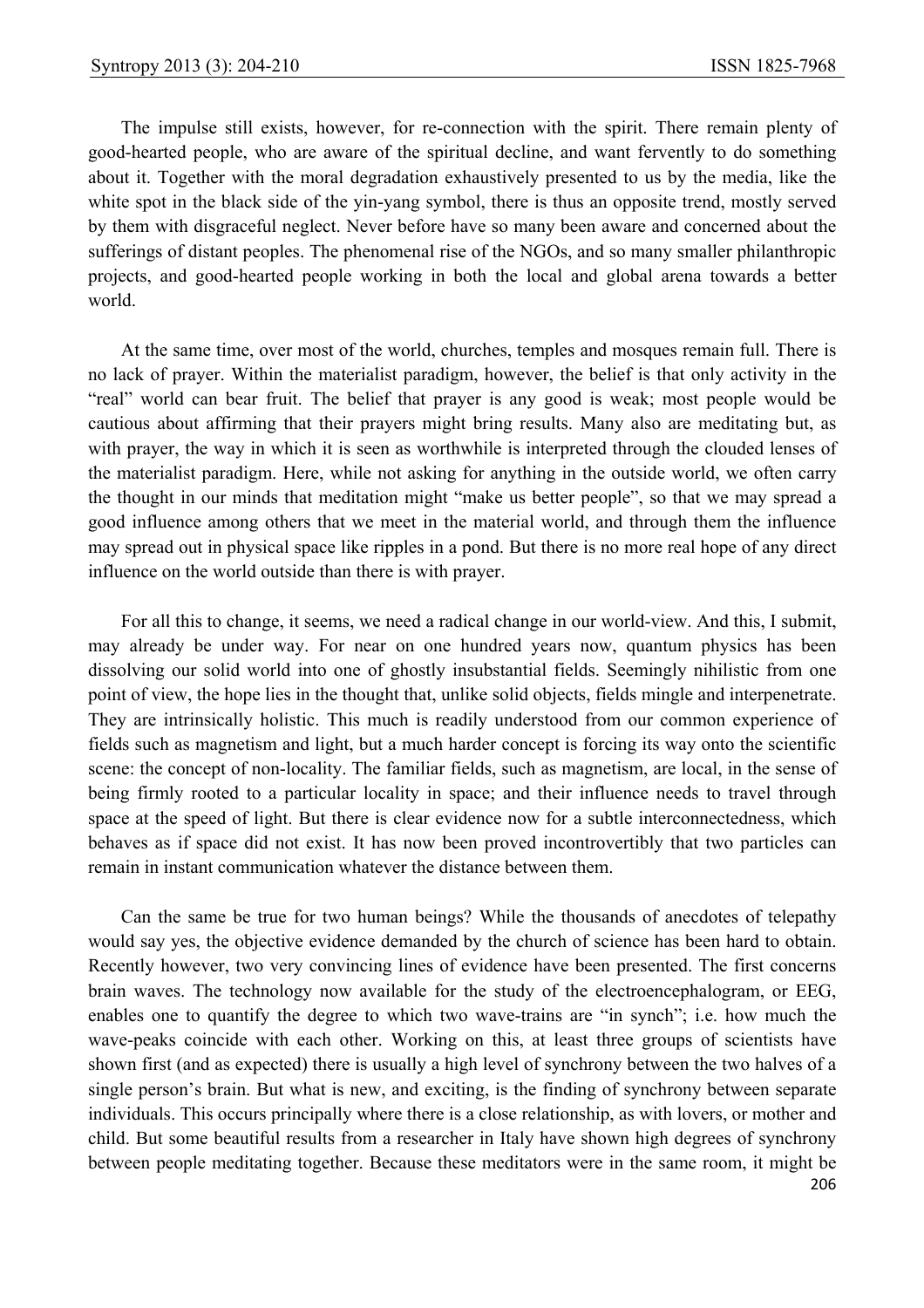said that they were responding to the electromagnetic fields of each others' brains. But a German group has rejected this hypothesis by finding that synchrony still occurred between two individuals in distant rooms and screened inside Faraday cages.

Considerable synchrony may also occur between brain waves and other physiological rhythms, such as heart-beat and breathing. This becomes much more marked during meditation - as if this activity serves to harmonise bodily functions. In deep meditation also, the synchrony between left and right brains rises to very high levels. Although very much a preliminary study, unpublished in any scientific journal, it is worth mentioning the work of an electronic engineer, who looked for synchrony between peoples' brain waves and the "Schumann resonance": the natural electromagnetic resonance of the earth. He found this to occur, at times, particularly with "sensitives", such as psychics, healers and shamans.

The second line of evidence concerns a much more general phenomenon whereby the minds of millions of people all over the world can be seen to be linked together. This work began some 30 years ago, at Princeton University, with the finding that people could, with their minds, influence (albeit to a very small degree) the behaviour of a simple electronic device called a random event generator (REG). Unavoidably, all electronic components generate noise. This noise is generally thought to be completely random, but obviously a mental influence means a departure from randomness. Later experiments led the researchers to believe that conscious intention was not necessary, since the REG was responding to large groups of people who did not even know the device was in the room with them. Working with situations such as theatres or religious meetings, observers were sent in to record the times when there was simultaneous focus of emotion, such as when the audience laughed together, or held their breath at some dramatic scene. When later these records were compared with the record of noise from the REG, significant correlations were often found.

Thinking already that this effect might be non-local, they set up the Global Consciousness Project, whose objective was to look for correlations between REG behaviour and major world events which would be likely to focus the emotions of millions of people. The procedure now is, whenever a major world event takes place, to make a "formal prediction" that it will significantly affect the REGs. (There are now over 50 of these operating in various parts of the world). Then, whether the result is, or is not significant, it is still included in the calculation of overall significance.

These results are available for anyone to see on the inspiring website<sup>1</sup>. A wide variety of events have been charted: eg the moment of new year (within local time zones of course), the Pope's visit to Jerusalem, a billion-person meditation, and especially some disasters such as the events of 9/11 (Fig.1).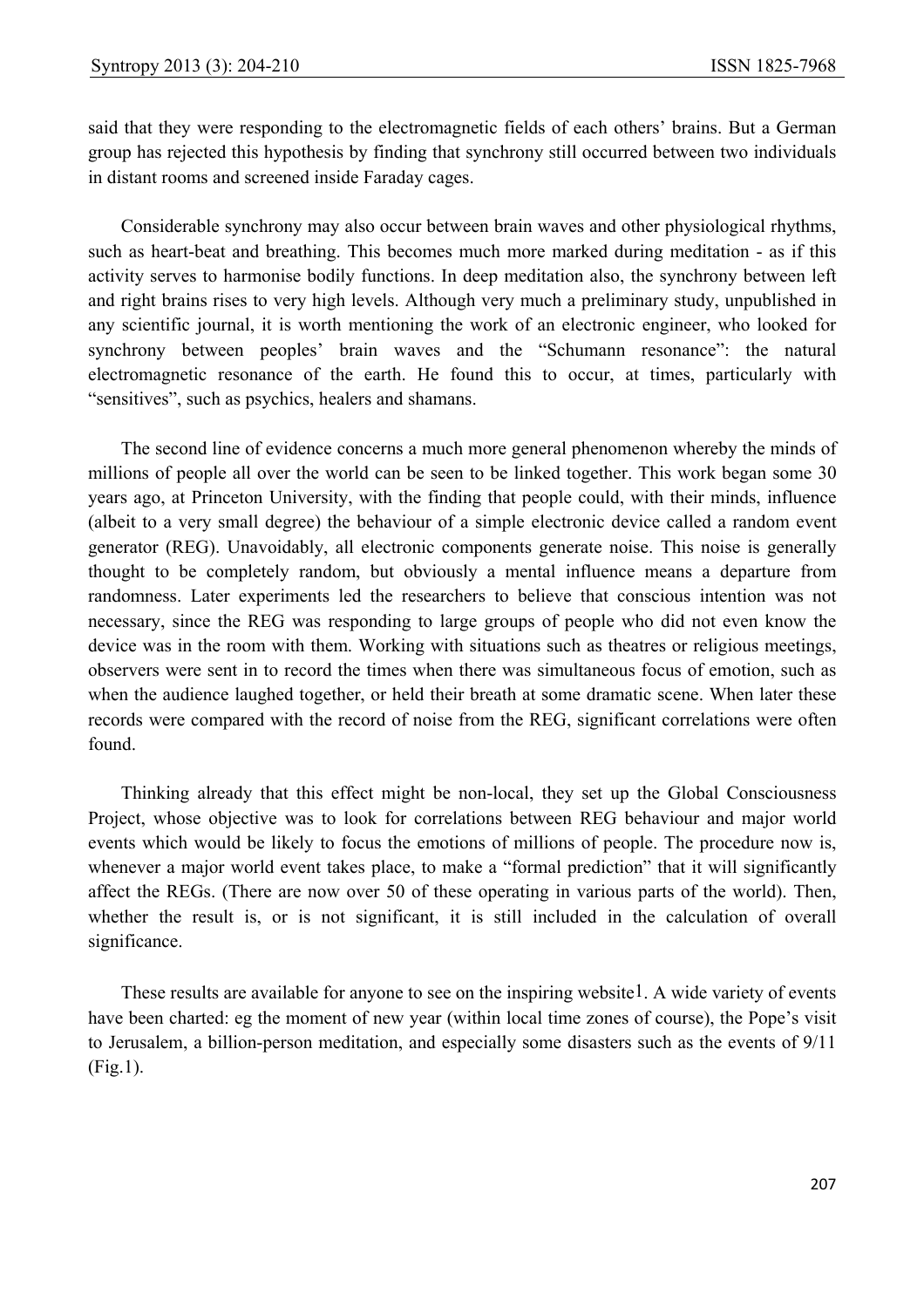

The combined statistical significance of all the results accumulated over several years is now extremely high. Have these subtle connections among human beings been increasing in recent years – perhaps with the help of the rapidly increasing network of communications by radio, telephone and the internet? It is too early to say. But the scientists running the Global Consciousness Project suggest that they have, and that they are leading us towards the "Omega Point," as foreseen by Teilhard de Chardin, when the human race becomes in effect a single organism. In this case, it might be suggested, a high proportion of people's brain waves would be in synch with the Schumann resonance much of the time, and lead them to identify with Gaia and the natural world.

These lines of work are only among the latest and most striking exemplars of a strand of thinking leading from ancient teachings to recent theoretical work by philosophers of science such as David Bohm. All lead to the conclusion that not only human beings, but everything in the universe, is connected at some deep level, and participates in one indivisible process of interdependent origination – just as the Buddha taught.

If this is so, then we already have the basis for belief that prayer might, after all, be effective. Indeed a number of scientific studies have been carried out to test the efficacy of prayer in aiding the recovery of patients in hospital. Most of these have achieved a modest degree of statistical significance. Much more impressive, however, are the results obtained by scientists at the Maharishi International University's Institute of Science, Technology and Public Policy. Based on his theory of the unified field, the Maharishi advanced the hypothesis that meditation itself, and especially the transcendental meditation he was teaching, has its effect in the real world, and that this effect might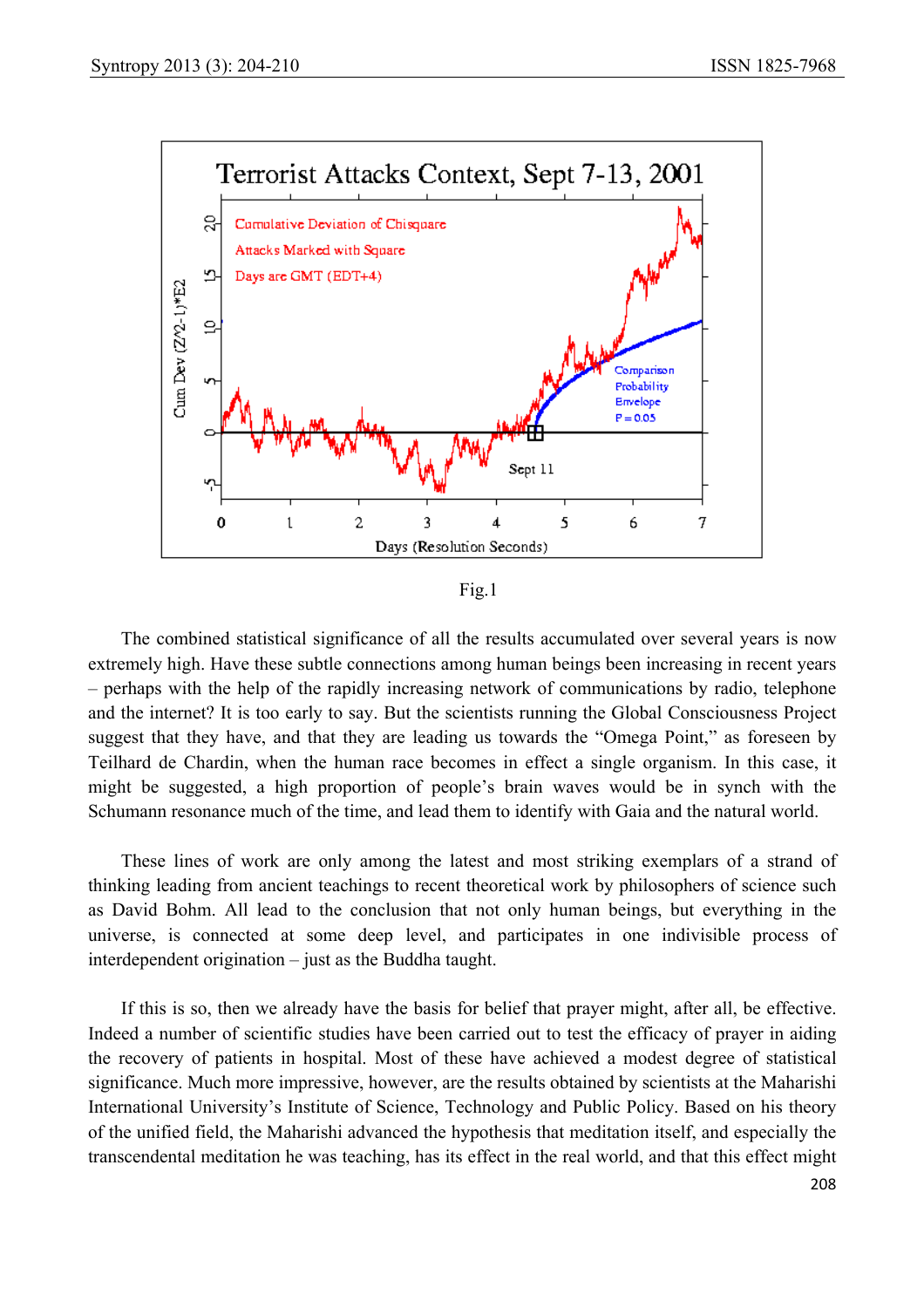be greatly magnified when large numbers meditate together. This hypothesis has been tested now in over 40 studies on a variety of social indicators, with violent crime showing the biggest effect. Many of these have been published in peer-reviewed journals.

A very large and well-planned experiment took place in Washington in 1993. Every stage of the experiment was overseen by a 27-member review board including sociologists, criminologists, and representatives from the Police and Local Government. It was decided, as the dependent variable, to monitor figures for violent crime. Over a period of two months, TM practitioners gathered at several locations in the city, and practised the TM-Sidhi programme together twice daily at pre-arranged times. The graphic result presented on their website2, shows that, as the number of meditators rose to reach eventually about 4,000, the violent crime figure dropped progressively by 23% (Fig. 2). The statistical significance of this correlation was astronomic. No significant decreases in crime were found for similar periods during the previous five years. On consideration of a great number of other possible causes for this result, such as unusual weather conditions, etc., none was found to be remotely answerable.



Another study centred on the war in Lebanon in 1988. Over a two-year period, seven TM groups met at various times totalling 93 days - not only in Lebanon and Israel, but further afield in Holland, Yugoslavia and the US. Their influence, assessed by a composite peace/war index, during these 93 days reached enormous significance by comparison with the intervening periods, totalling 748 days, when no such groups were meeting. The authors comment that these results make this peace-creating effect of group meditations the most rigorously established phenomenon in the history of social science. Both studies have been published in great detail in mainstream journals.